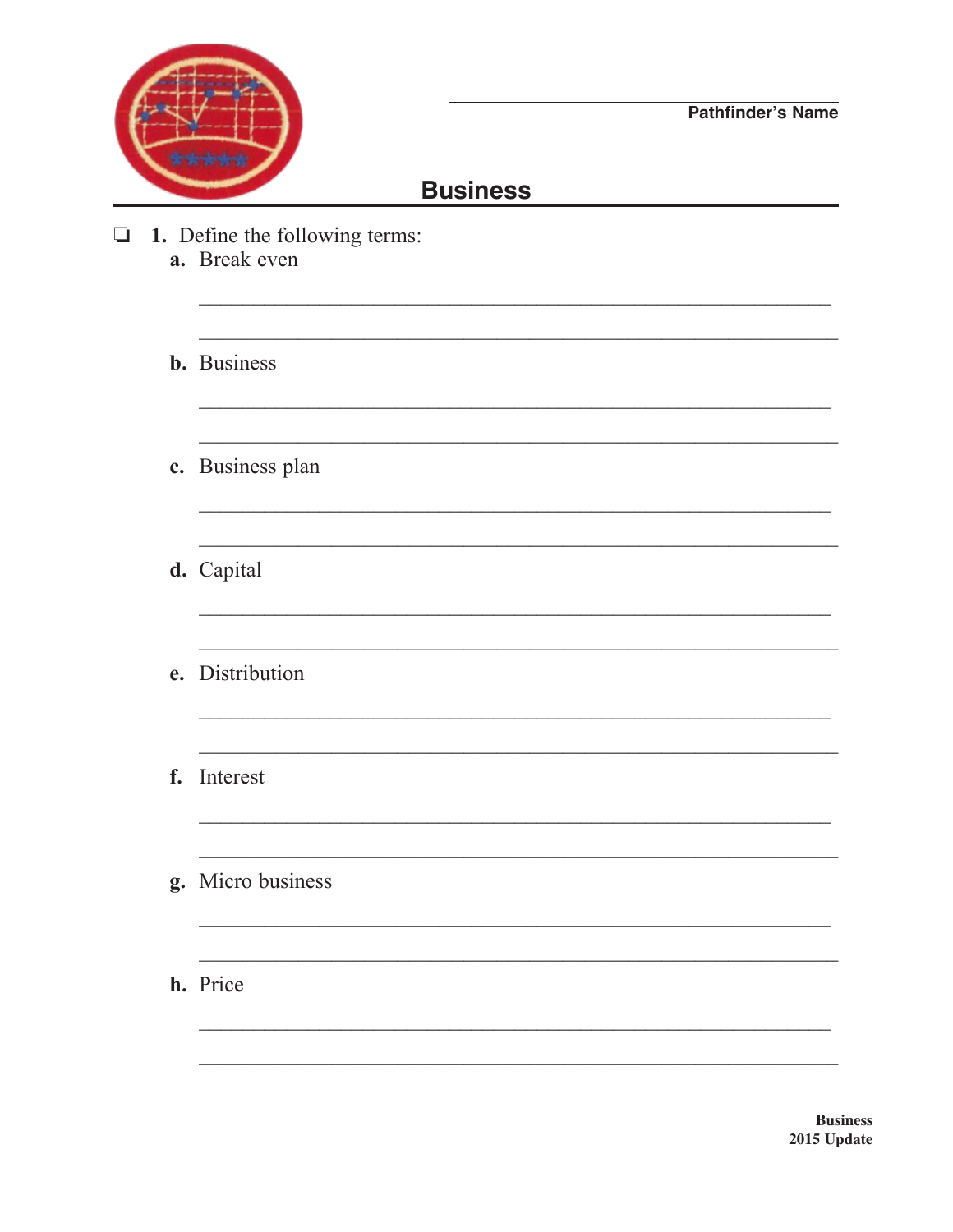|                | i. Product                                                                                                                                           |
|----------------|------------------------------------------------------------------------------------------------------------------------------------------------------|
| $\mathbf{j}$ . | Production                                                                                                                                           |
|                | k. Profit                                                                                                                                            |
| $\mathbf{l}$ . | Promotion                                                                                                                                            |
|                | m. Service                                                                                                                                           |
|                | n. Target market                                                                                                                                     |
| 1.             | 2. Describe three ways in which a business may be conceived. Compare and<br>contrast sales of products and sales of services. Give examples of each. |
| 2.             |                                                                                                                                                      |
| 3.             | Compare                                                                                                                                              |
|                |                                                                                                                                                      |
|                | Example                                                                                                                                              |
|                | Ru.                                                                                                                                                  |

 $\Box$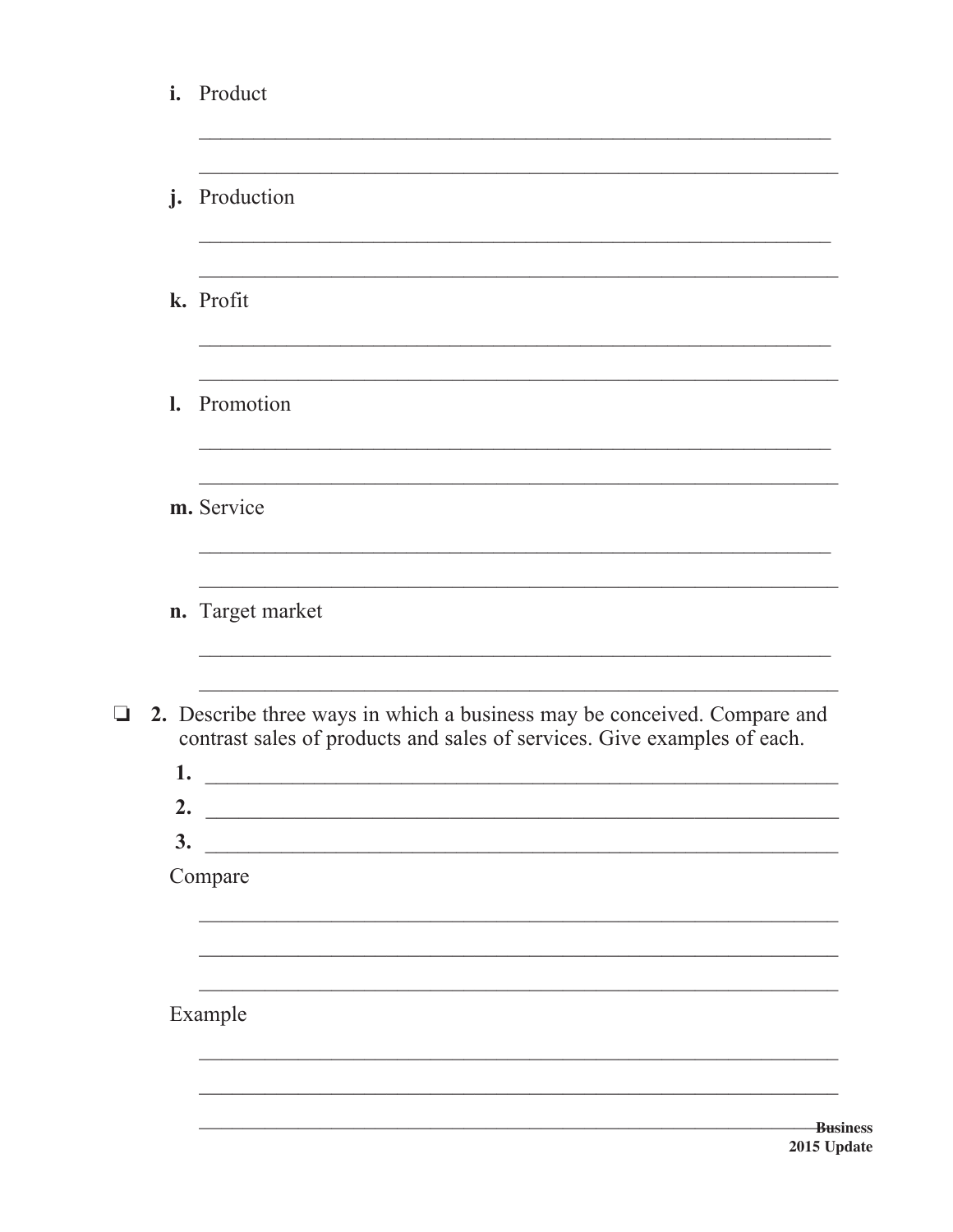|              | Contrast                                                                                                                                           |
|--------------|----------------------------------------------------------------------------------------------------------------------------------------------------|
|              | Example                                                                                                                                            |
|              | 3. Explain the benefits of having a management team in a business (note that<br>one person might adopt all these roles in a small/micro business). |
|              | 4. List ways that a business's product/service may be promoted.                                                                                    |
|              |                                                                                                                                                    |
| $\mathbf{I}$ | 5. Show how you determine the following:<br><b>a.</b> Price of the product<br><b>b.</b> Break-even point<br>c. Profit/loss                         |
|              | 6. Discuss ways in which the profits of a company can be used.                                                                                     |
|              | 7. Create a list of products or services that a Pathfinder club could provide in<br>fund raising money for an upcoming event or charity.           |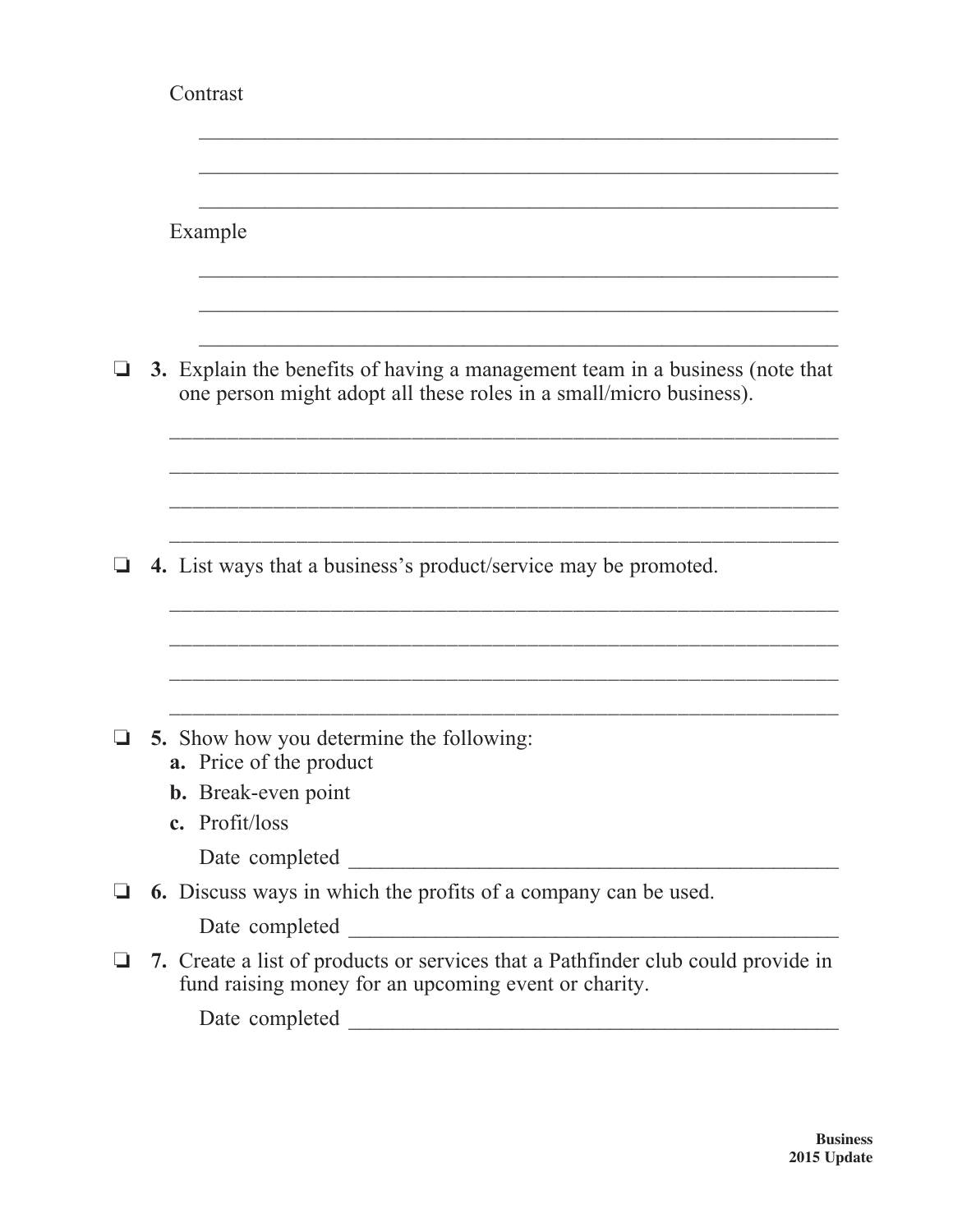o **8.** Brainstorm to get a list of "micro-business" ideas that a Pathfinder or Pathfinder group could start during the summer or in their free time. Make sure that these ideas follow ethical principles and respected commitments to school, church and family. Evaluate the strengths, weaknesses, opportunities and threats associated with each of them.

Date completed \_\_\_\_\_\_\_\_\_\_\_\_\_\_\_\_\_\_\_\_\_\_\_\_\_\_\_\_\_\_\_\_\_\_\_\_\_\_\_\_\_\_\_\_\_

- **1** 9. Develop a business plan for at least one of your ideas from the brainstorming on #8. Include the following in the plan:
	- **a.** Description of business
	- **b.** Capital needed and the source of the capital
	- **c.** Price of the product/service
	- **d.** Target market
	- **e.** Promotional method
	- **f.** Sales location
	- **g.** Expected gains
	- **h.** Dissemination of profit

Date completed  $\qquad \qquad \qquad$ 

## **10.**Execute the plan

- **a.** Build the management team
- **b.** Create the product
- **c.** Advertise the product/service
- **d.** Sell the product or perform the service
- **e.** Report on profit/loss
- **f.** Report on use of profits
- **g.** Suggestions for improvements
	- Date completed \_\_\_\_\_\_\_\_\_\_\_\_\_\_\_\_\_\_\_\_\_\_\_\_\_\_\_\_\_\_\_\_\_\_\_\_\_\_\_\_\_\_\_\_\_
- o **11.**Discuss ethical issues and Christian values involved in conducting a business.
	- **a.** To God
	- **b.** To the government
	- **c.** To the customer
	- **d.** To the employee

Date completed \_\_\_\_\_\_\_\_\_\_\_\_\_\_\_\_\_\_\_\_\_\_\_\_\_\_\_\_\_\_\_\_\_\_\_\_\_\_\_\_\_\_\_\_\_